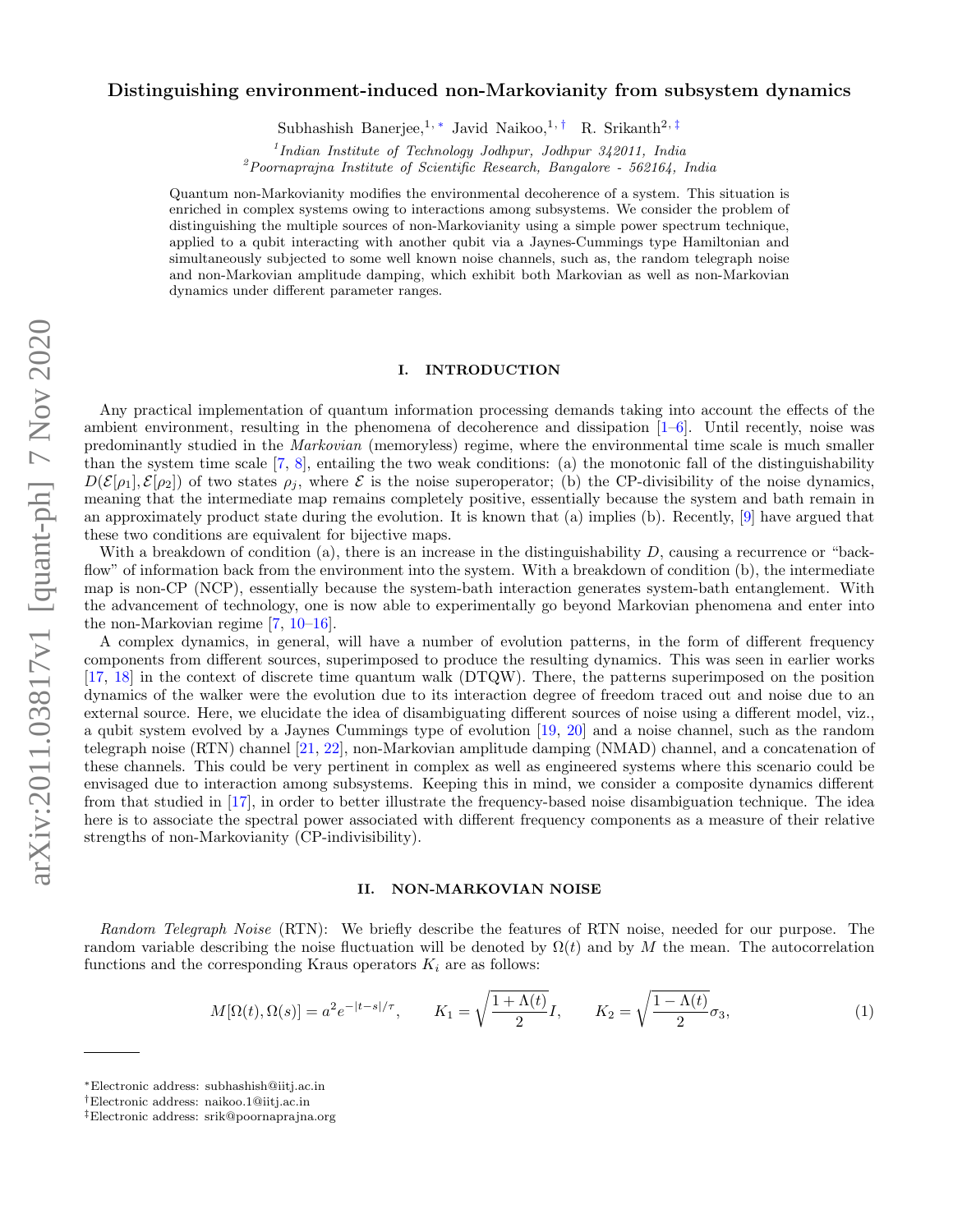where

$$
\Lambda(t) = e^{-\gamma t} \left[ \cos \left( \left[ \sqrt{\left(\frac{2a}{\gamma}\right)^2 - 1} \right] \gamma t \right) + \frac{\sin \left( \left[ \sqrt{\left(\frac{2a}{\gamma}\right)^2 - 1} \right] \gamma t \right)}{\sqrt{\left(\frac{2a}{\gamma}\right)^2 - 1}} \right],\tag{2}
$$

represents the damped harmonic function, which encodes both the Markovian and non-Markovian behaviour of the noise. The reduced dynamics of a qubit subjected to RTN can be described by map  $\mathcal{R} : \rho(t) = \mathcal{R}(t)[\rho(0)] =$  $\sum_i K_i(t) \rho(0) K_i^{\dagger}(t)$ , with the Kraus operators as given in Eq. (1).

In RTN, the function  $\Lambda(t)$  has two regimes; the purely damping regime, where  $a/\gamma < 0.5$ , and damped oscillations for  $a/\gamma > 0.5$ . Corresponding to these regimes of  $\Lambda(t)$ , one observes Markovian and non-Markovian behavior, respectively.

Non-Markovian Amplitude Damping (NMAD): This model describes the dissipative interaction between a qubit and zero temperature Bosonic reservoir, which could be envisaged to be composed of a large number of harmonic oscillators. The channel  $A_t$  acts on a general input state  $\rho = (\rho_{11}, \rho_{12}; \rho_{21}, \rho_{22})$  as:

$$
\mathcal{A}_t(\rho) = \begin{pmatrix} 1 - |G(t)|^2 \rho_{22} & G(t)\rho_{12} \\ G^*(t)\rho_{12} & |G(t)|^2 \rho_{22} \end{pmatrix} . \tag{3}
$$

The dynamics can be described by the following Kraus operators:

$$
A_1 = \begin{pmatrix} 1 & 0 \\ 0 & G(t) \end{pmatrix}, \qquad A_2 = \begin{pmatrix} 0 & \sqrt{1 - |G(t)|^2} \\ 0 & 0 \end{pmatrix}.
$$
 (4)

The reservoir spectral density can be assumed to be a Lorentzian  $J(\omega) = \frac{\gamma_M \lambda^2}{2\pi (\omega - \omega)^2}$  $\frac{\gamma_M \lambda}{2\pi(\omega - \omega_c)^2 + \lambda^2}$ , with width  $\lambda$ , peak frequency  $\omega_c$  and  $\gamma_M$  an effective coupling constant. The function  $G(t)$  becomes

$$
G(t) = e^{-(\lambda - i\delta)t/2} \left[ \cosh(\Omega t/2) + \frac{\lambda - i\delta}{\Omega} \sinh(\Omega t/2) \right].
$$
 (5)

Here,  $\Omega = \sqrt{\lambda^2 - 2i\delta\lambda - 4w^2}$ ,  $w = \gamma_M\lambda/2$ ,  $\delta = \omega_0 - \omega_c$ , and  $\omega_0$  is the natural frequency corresponding to the input qubit state. The condition  $\lambda/\gamma_M \gg 1$  corresponds to the flat and weakly coupled spectrum and hence pertains to the Markovian dynamics. In other words, the dynamics is non-Markovian for  $\lambda/\gamma_M \ll 1$ .

Under a Markovian evolution  $\mathcal{E}$ , given two distinct states  $\rho_1$  and  $\rho_2$ , distance measures  $\mathfrak{D}$  (such as relative entropy or trace distance) satisfy  $\mathfrak{D}[\mathcal{E}(\rho), \mathcal{E}(\sigma)] \leq \mathfrak{D}[\rho, \sigma]$ , while correlation measures  $\mathfrak{C}$  (such as fidelity or mutual information with a third system) satisfy  $\mathfrak{C}[\mathcal{E}(\rho), \mathcal{E}(\sigma)] \geq \mathfrak{C}[\rho, \sigma]$ . By contrast, non-Markovian dynamics can violate the above monotonicity property, resulting in information backflow from the environment into the system, manifesting as recurrence. In this work, we will use trace-distance (TD) applied to a simple model as the indicator of distinguishability of two states. Non-Markovian backflow has been also been studied using fidelity [23], relative entropy [24] and mutual information.

## III. NON-MARKOVIAN WITNESSES: CP DIVISIBILITY VS. DISTINGUISHABLITY

As noted, non-Markovianity may be indicated by observing the backflow in the evolution [25, 26] or departure from CP-divisibility of the intermediate map connecting the density operators  $\rho(t_2)$  and  $\rho(t_1)$  at times  $t_2$  and  $t_1$ , with  $t_2 > t_1$  [7, 10]. Both methods are discussed here and found to be equivalent for the noise models considered.

# A. CP-divisibility criterion

Given a dynamical map  $\mathcal{E}(t_2, t_0)$  linking a system's density operator at times  $t_0$  and  $t_2 > t_0$ , the intermediate map  $\mathcal{E}^{\text{IM}}(t_2, t_1)$  for some intermediate time  $t_1$  such that  $t_2 > t_1 > t_0$ , is given by:

$$
\mathcal{E}^{\text{IM}}(t_2, t_1) = \mathcal{E}(t_2, t_0) \mathcal{E}^{-1}(t_1, t_0).
$$
\n(6)

provided that the inverse map  $\mathcal{E}^{-1}(t_1, t_0)$  exists. The Choi matrix for the intermediate map can be obtained as:

$$
M_{\text{Choi}} = \left(\mathcal{E}^{\text{IM}}(t_2, t_1) \otimes \mathbb{I}\right) |\Phi^+\rangle \langle \Phi^+| \,, \tag{7}
$$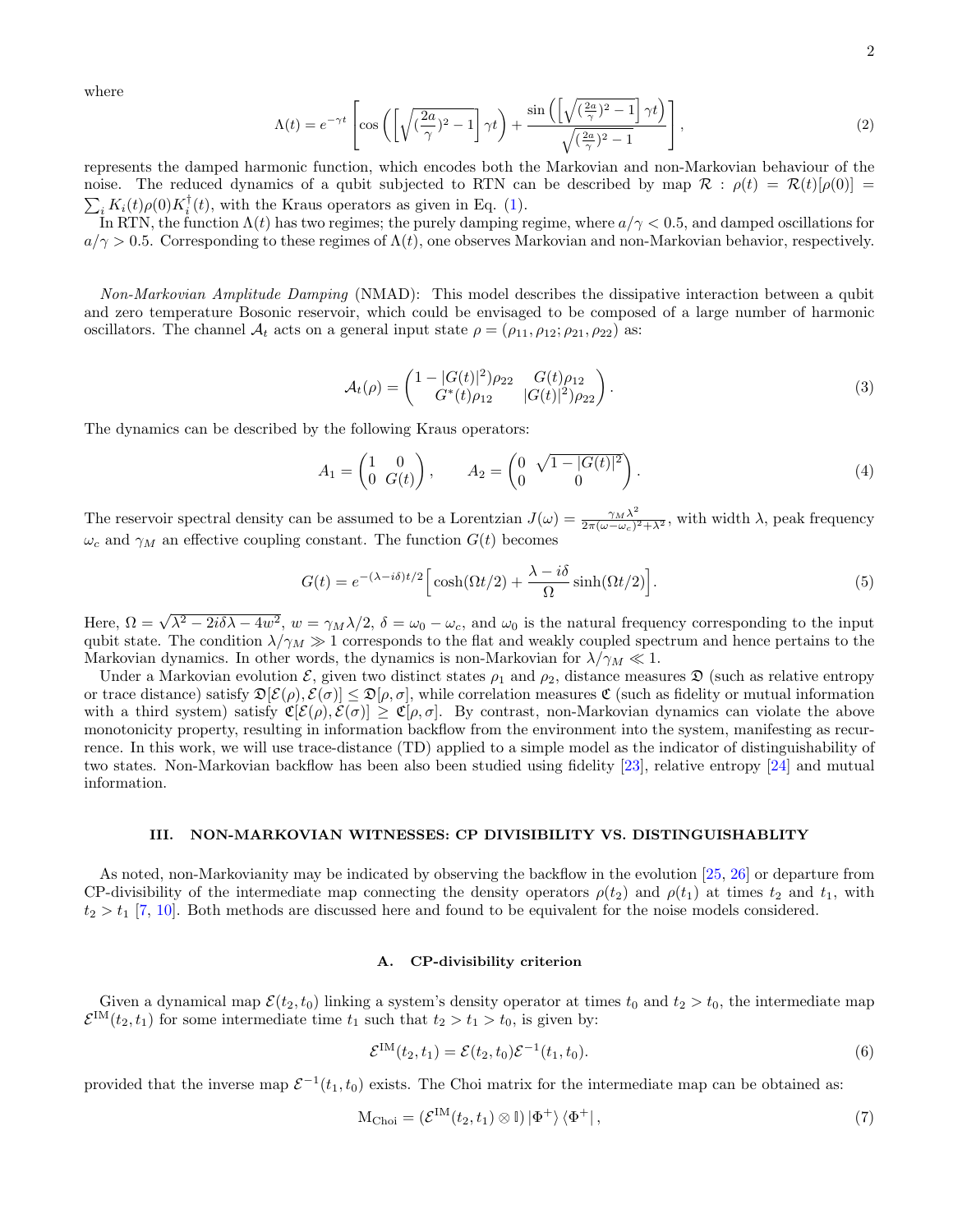Figure 1: Plot of decoherence rate  $\eta$  for RTN with  $\gamma = 0.05$  and  $a = 0.6$  (non-Markovian regime). The decoherence rate takes both positive and negative values.

where  $|\Phi^+\rangle \equiv |00\rangle + |11\rangle$ . Following the method presented in [7], we briefly derive the intermediate dynamical maps of the RTN noisy channel, given in Eq. 1. Now, the dephasing master equation in its canonical form [12, 27] is

$$
\dot{\rho} = \eta(-\rho + \sigma_3 \rho \sigma_3),\tag{8}
$$

where  $\eta$  is the decoherence rate. It is known that a map is CP-divisible if and only if the map has only positive decoherence rate [28]. From the Kraus operator expressions in Eq. 1, we obtain  $\rho \to \mathcal{E}(\rho)$ . In particular, as the RTN noise is dephasing, we find:

$$
\rho_0 \equiv \begin{pmatrix} \rho_{00} & \rho_{01} \\ \rho_{10} & \rho_{11} \end{pmatrix} \rightarrow \rho(t) = \begin{pmatrix} \rho_{00} & \lambda \rho_{01} \\ \lambda \rho_{10} & \rho_{11} \end{pmatrix}.
$$
\n(9)

For this dephasing map, the decoherence rate is found by direct substitution in Eq. (8) to be:

$$
\eta = -\frac{\dot{\lambda}}{2\lambda}.\tag{10}
$$

For the channel under consideration  $\lambda = \Lambda(t)$ , which, in view of Eq. (2), yield the decoherence rate for this channel, which is plotted in Fig.  $(1)$ . We note that RTN shows negative decoherence rates for certain intervals.

#### B. Distinguishability criterion

We will consider the composite dynamics comrising of the effect of RTN or NMAD on an otherwise unitary two-qubit dynamics governed by Jayne-Cummings (JC)-like Hamiltonian.

Trace Distance (TD) [29] is a measure of distinguishability between two states, defined as  $D(\rho_1, \rho_2) = \frac{1}{2} \text{Tr} ||\rho_1 - \rho_2||$ , where  $||A||$  is the operator norm given by  $\sqrt{A^{\dagger}A}$ . It has been used as a measure of non-Markovianity to quantify the amount of backflow from the environment to the system. For the noise channel given in Eq. 1, and initial states  $|\pm\rangle$ , it is straightforward to compute the evolution of TD, which is  $D(|+\rangle, |-\rangle) = \Lambda(t)$  for RTN. Thus, we find that the distinguishability criterion, like the divisibility criterion, is able to witness the non-Markovianity of RTN, because the process is P-indivisible. A similar conclusion can be made for the NMAD channel, discussed above. We now consider the case where RTN or NMAD is applied to a qubit subject to another non-Markovian noise. Our study will then focus on how to distinguish the non-Markovian signatures of these two composite processes through a simple frequency analysis.

### IV. A SIMPLE MODEL

Consider a system of two qubits labeled as A and B, where A is the system and B serves as environment. At time  $t = 0$ , qubit B is prepared in the state  $|\psi_B\rangle = \frac{1}{\sqrt{2}}$  $\frac{1}{2}(|0\rangle + |1\rangle)$ , whilst qubit A starts in state  $|0\rangle$  or  $|1\rangle$ . The two qubits interact via the Jaynes-Cummings (JC) -like Hamiltonian [19]

$$
H = \omega\Big(|01\rangle\langle10| + |10\rangle\langle01|\Big). \tag{11}
$$

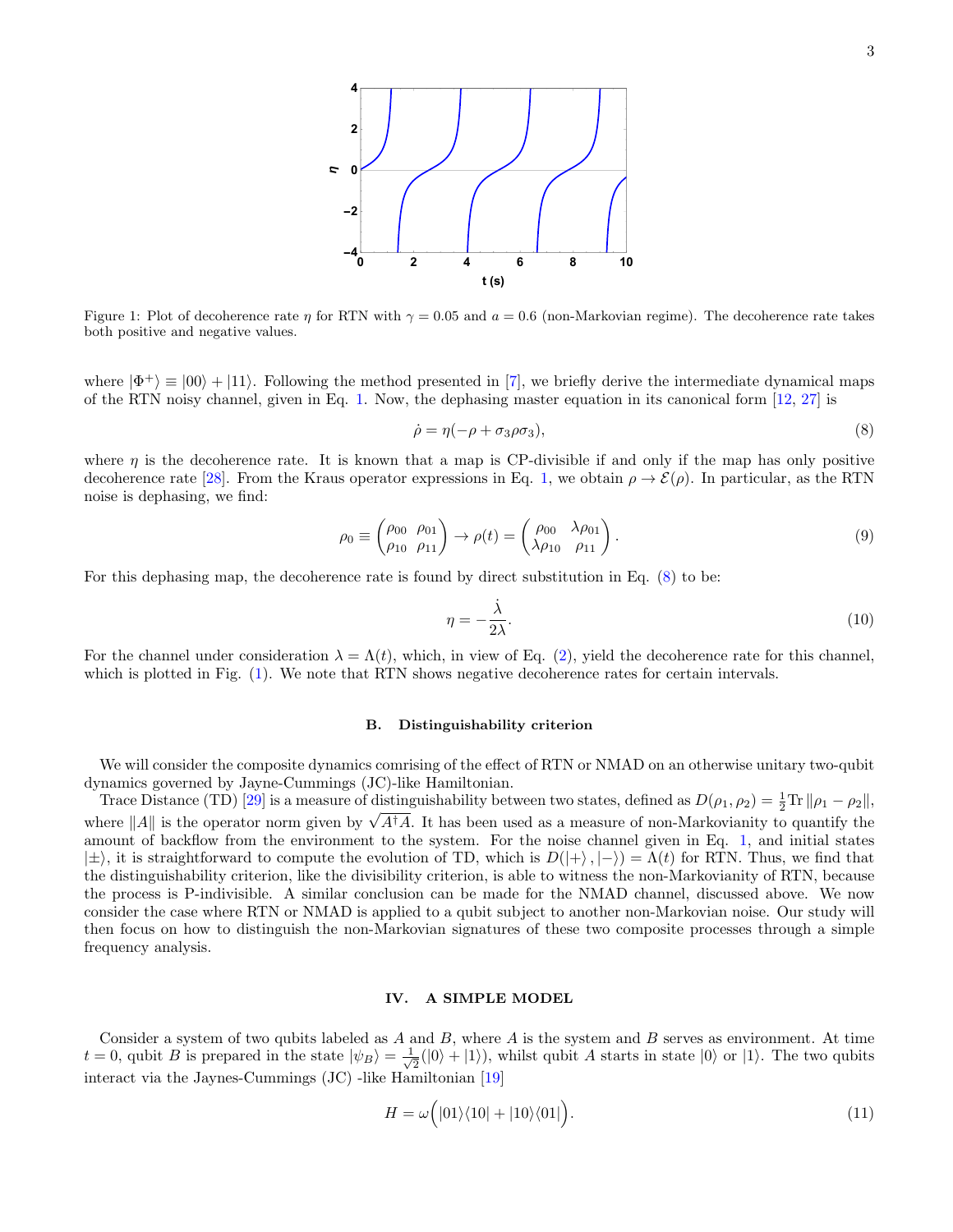The reduced dynamics of qubit A can be described by map  $\mathcal{J}(t)$ :  $\rho_A(t) = \mathcal{J}[\rho_A(0)] = \sum_i J_i(t) \rho_A(0) J_i^{\dagger}(t)$ , with the following Kraus operators

$$
J_1 = \begin{pmatrix} \frac{1}{\sqrt{2}} & 0\\ -\frac{i\sin(t\omega)}{\sqrt{2}} & \frac{\cos(t\omega)}{\sqrt{2}} \end{pmatrix}, \quad J_2 = \begin{pmatrix} \frac{\cos(t\omega)}{\sqrt{2}} & -\frac{i\sin(t\omega)}{\sqrt{2}}\\ 0 & \frac{1}{\sqrt{2}} \end{pmatrix}.
$$
 (12)

The time evolved reduced state of A at time t, depending on whether it started in  $|0\rangle$  or  $|1\rangle$  at time  $t = 0$ , is respectively given by:

$$
\rho_A^I(t) = \begin{pmatrix} \frac{1}{2}\cos^2(t\omega) + \frac{1}{2} & \frac{1}{2}i\sin(t\omega) \\ -\frac{1}{2}i\sin(t\omega) & \frac{1}{2}\sin^2(t\omega) \end{pmatrix},
$$
\n(13)

$$
\rho_A^{II}(t) = \begin{pmatrix} \frac{1}{2}\sin^2(t\omega) & -\frac{1}{2}i\sin(t\omega) \\ \frac{1}{2}i\sin(t\omega) & \frac{1}{2}\cos^2(t\omega) + \frac{1}{2} \end{pmatrix}.
$$
\n(14)

We find the trace distance  $\mathcal{D}(\rho_A^I(t), \rho_A^{II}(t)) = \frac{1}{2} \sum_i |\lambda_i|$ . Here  $\lambda_i$  are the eigenvalues of the matrix  $\rho_A^I(t) - \rho_A^{II}(t)$ . We obtain

$$
\mathcal{D} = \frac{\sqrt{7 + \cos(4\omega t)}}{2\sqrt{2}}\tag{15}
$$

The time evolution of qubit A during the interval  $(0, t)$  is described by a composite map  $\mathcal{R}(t) \circ \mathcal{J}(t)$ , where  $\mathcal{R}(t)$ denotes the RTN or NMAD channel, while  $\mathcal{J}(t)$  indicates the dynamics generated by Eq. (12). We have

$$
\sigma_A^{\alpha}(t) = (\mathcal{R}(t) \circ \mathcal{J}(t)) \rho_A(0), \tag{16}
$$

with  $\alpha \in \{I, II\}$ .

The trace distance between these  $(Eq. (16))$  states, for RTN, turns out to be

$$
\mathcal{D} = \left| \frac{\sqrt{4\Lambda^2 - 4\left(\Lambda^2 - 1\right)\cos(2t\omega) + \cos(4t\omega) + 3}}{2\sqrt{2}} \right|.
$$
\n(17)

Note that the *noiseless* case pertains to  $\Lambda = 1$ , and the above expression reduces to Eq. (15).

The form of the channel parameter  $\Lambda$  is given by Eq. (2) such that  $\frac{2a}{\gamma} > 1$  and  $\frac{2a}{\gamma} < 1$  pertain to the non-Markovian and Markovian cases, respectively. Figure (2) depicts the variation of the trace distance in different scenarios.

Similar analysis performed with the NMAD channel, Eqs. (3), (4), leads to following expression for trace distance

$$
\mathcal{D} = \frac{1}{2} \left| \frac{1}{4} \left( 1 - G^2 - 2 \cos(2\omega t) [-1 + G^2] \right) \right|
$$
  
\n
$$
- \frac{1}{2} \sqrt{\cos^4(\omega t) [-1 + G^2]^2 + \frac{G}{2} \left[ (7 + \cos(4\omega t))G + 8[-1 + G^2] \sin^2(\omega t) \right]}
$$
  
\n
$$
+ \frac{1}{2} \left| \frac{1}{4} \left( 1 - G^2 - 2 \cos(2\omega t) [-1 + G^2] \right) \right|
$$
  
\n
$$
+ \frac{1}{2} \sqrt{\cos^4(\omega t) [-1 + G^2]^2 + \frac{G}{2} \left[ (7 + \cos(4\omega t))G + 8[-1 + G^2] \sin^2(\omega t) \right]} \right|.
$$
  
\n(18)

For  $G = 1$ , the Kraus operators, given in Eq. (4), become  $A_1 = I$ ,  $A_2 = 0$ , and we recover the noiseless Eq. (15).

## V. DISAMBIGUATION OF MULTIPLE NON-MARKOVIAN EFFECTS

Here, we concern ourselves with the situation when non-Markovianity can have multiple sources of noise. In [17], one is an internal source (the coin degree of freedom) and the other an external source (external environment). For the system of two qubits driven by a JC-type of Hamiltonian, considered above, the oscillatory behavior of the trace distance with respect to time, as given in Eq. (15), reflects the non-Markovian character of the the dynamics. On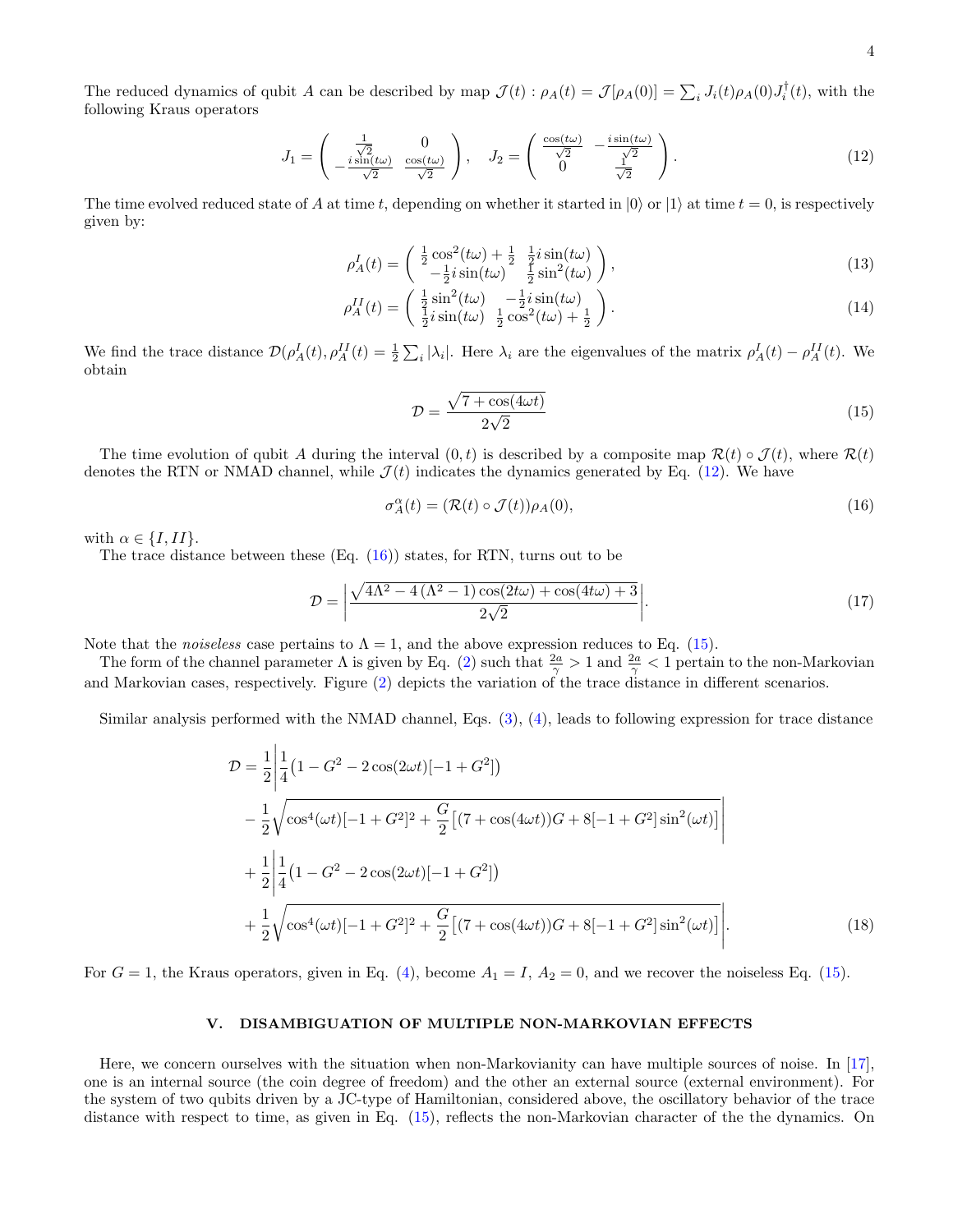

Figure 2: (a) Trace distance D as defined in Eq. (17) for noiseless case  $\Lambda = 1$  (blue curve), for non-Markovian RTN case with  $a = 5, \gamma = 0.009$ , and for Markovian case  $a = 0.2, \gamma = 5$ . In all the cases, the frequency  $\omega$  which comes from the unitary evolution is set to one. (b) The Fourier transform  $\tilde{\mathcal{D}}$  of trace distance function  $\mathcal{D}$ , defined by Eq. (19), in non-Markovian regime. The dominating contribution to the frequency comes from  $f = 1$  from the noiseless dynamics and  $f = 0.09$  and 10 from RTN.

top of this, we subject the system to the RTN or NMAD noise. Consequently, the trace distance, given by Eq. (17), now acquires a dependence on two frequency components, one from the subsystem dynamics and the other from the environmental noise, as depicted in Figs. 2 (a) and 3 (a), for the RTN and NMAD cases, respectively.

The different source contributions to non-Markovian dynamics can be demarcated by using simple Discrete Fourier Transform (DFT). The trace distance, Eq. (17) and (18), apart from the frequency  $\omega$ , which comes from dynamics governed by JC-like two qubit Hamiltonian, also depends on the memory kernels Λ of RTN and G of the NMAD noise, respectively. The form of  $\Lambda$ , as given in Eq. (2), reveals the dependence on two frequencies  $\gamma$  and  $\gamma \sqrt{(2a/\gamma)^2 - 1}$ . Figures 2 (b), 3 (b), depict the DFT of the trace distance defined in Eq. (17) and (18), respectively, which brings out a reasonably clear separation of the different contributing factors. The corresponding power spectrum is given by  $|\tilde{\mathcal{D}}(f)|^2$ , where  $\tilde{\mathcal{D}}$  is the Fourier transform of the  $\mathcal{D}(t)$ , given by

$$
\tilde{\mathcal{D}}(f) = \int \mathcal{D}(t)e^{-2\pi i f t}dt,\tag{19}
$$

implemented numerically. As the two noise contributions ( JC-like dynamics and RTN or NMAD) occur at different frequencies, the TD spectral power at those frequencies can be directly read off as representing the relative strength of their contribution to the non-Markovianity. The power spectral plot in Figure 2 (b) shows that the dominant contribution is seen to to be at the frequency of the RTN with  $\gamma = 0.009$ ,  $\gamma \sqrt{(2a/\gamma)^2 - 1} = 10$ , with a lower contribution due to JC-like dynamics with  $\omega = 1$  (again, identified by the associated frequency). Similarly, when the system is subjected to NMAD channel, one finds two dominating contributions to the frequency spectrum, at  $(\lambda - i\delta)/2 = 0.3$  and  $\Omega/2 = \frac{1}{2}\sqrt{\lambda^2 - 2i\delta\lambda - 4w^2} = 30$  coming from NMAD dynamics, and around  $\omega = 1$  due to noiseless dynamics. Further, the frequency  $f = 15$  is also seen to contribute actively, which may be a consequence of the complicated structure of the memory kernel  $G(t)$ , Eq. (5).

A more complicated scenario: We now consider a more complex situation wherein the qubit state  $\rho$  is acted upon by the composition of RTN and NMAD channels as

$$
\rho' = \sum_{\mu,\nu=1,2} K_{\mu} A_{\nu} \rho A_{\nu}^{\dagger} K_{\mu}^{\dagger}.
$$
\n(20)

Here,  $K_{\mu}$  and  $A_{\nu}$  are defined in Eqs. (1), and (4), respectively. Trace distance is a useful witness for non-Markovian dynamics, as seen above in case of RTN and NMAD. Here, we analyze the effect of memory due to the composite map on the coherence of a qubit state. We use the  $l_1$  norm definition of coherence given by the sum of absolute values of the off-diagonal elements of density matrix, i.e.,  $C = \sum_{i \neq j} |\rho_{ij}| [14, 30, 31]$ . With initial state  $\rho = |+\rangle \langle +|$  subjected to the composite map, Eq. (20), the coherence of output state turns out to be

$$
C = \Lambda(t)G(t),\tag{21}
$$

where  $\Lambda(t)$  and  $G(t)$  are defined in Eqs. (2), and (5), respectively. Thus, coherence is given by the product of two memory kernels, capturing the non-Markovian features of both the channels. In Fig. (4) is depicted the coherence and its Fourier transform. The frequencies  $f = 0.1$ , and 10 come from RTN and  $f = 0.3$  amd 30 from NMAD dynamics. A clear disambiguation of the effect of two channels is observed. Further, with fundamental frequency of  $f_0 = 15$ , one observes higher harmonics at  $nf_0$ ,  $(n = 2, 3, ...)$ . This invites further investigation in more complicated scenarios.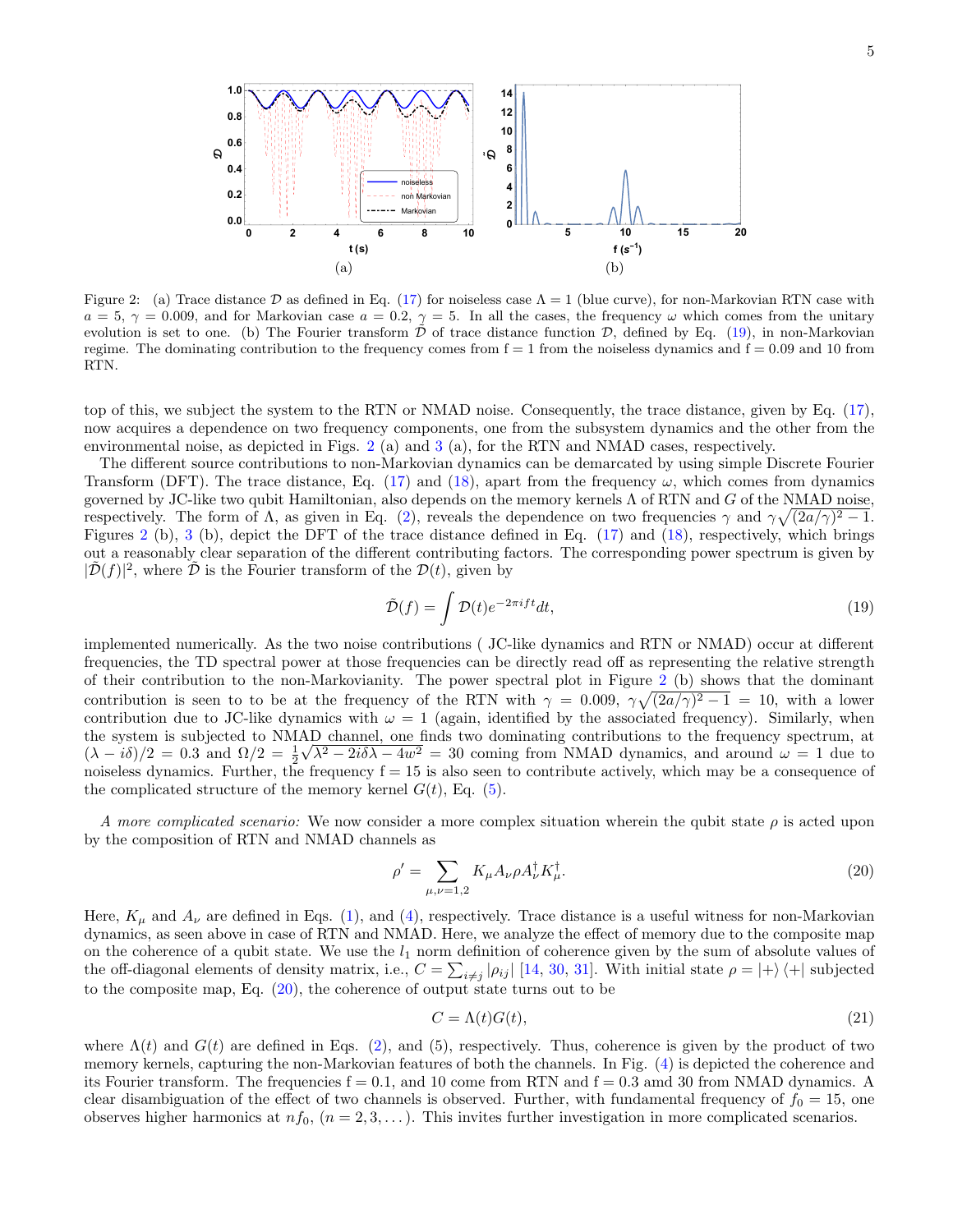

Figure 3: (a) Trace distance D as defined in Eq. (18) for noiseless case  $G(t) = 1$  (blue curve), for Markovian AD case with  $\lambda = 10, \gamma_M = 0.1$ , and for non-Markovian case  $\lambda = 0.6, \gamma_M = 100$ . In all the cases, the frequency  $\omega$  which comes from the unitary evolution is set to one. (b) The Fourier transform  $\mathcal D$  of trace distance function  $\mathcal D$  defined by Eq. (18). The frequencies  $f = 0.3$  and 30 correspond to NMAD, and  $f = 1$  to the noiseless dynamics.



Figure 4: Depicting coherence C as defined in Eq. (21) (a) and its Fourier transform  $\tilde{C}$  (b), when a qubit is subjected to dynamics generated by composition of RTN and NMAD channels both operating in non-Markovian regime. The various parameters used are the same as in Figs. (2) and (3). The dominating contribution to the frequency due to RTN is at  $f = 0.01$ , and 10, and from NMAD at  $f = 0.3$  and 30.

### VI. CONCLUSION

Quantum non-Markovianity is a fundamental memory effect in open system dynamics. A simple manifestation thereof is a departure from the monotonic fall of distinguishability between states, or of the CP-divisibility of the system's evolution. In complex systems, subsystem dynamics can compound this effect by having noisy contributions due to different factors. Here, we studied the non-Markovian effects on the evolution of a qubit subjected to two types of noise: one due to a JC-type interaction with a second qubit, and another due to RTN (NMAD) channel.

Both noisy channels are P-indivisible, and thus the distinguishability criterion is sufficient to study their effect. We derived the trace distance dependence of the system's evolution on characteristic frequencies for the JC-type dynamics induced noise and RTN (NMAD) channel. Their corresponding frequencies can be demarcated using simple discrete Fourier transform, distinguishing non-Markovian contributions to the dynamics coming from the JC-like dynamics source and the external (environment) source. The technique is also seen to work in the more complicated case of a qubit subjected to a concatenation of RTN and NMAD noise channels, both realistic noises arising via interactions with proper baths. In the later case, a fundamental frequency and it harmonics are found to occur in the power spectrum which invites for further investigation in more complicated scenarios. They may present challenges that would make the unraveling of the time-scales harder. It would be interesting to extend the present work to incorporate such cases.

<sup>[1]</sup> Subhashish Banerjee. *Open Quantum Systems: Dynamics of Nonclassical Evolution*. Springer Singapore, 2018.

<sup>[2]</sup> Subhashish Banerjee, R Srikanth, CM Chandrashekar, and Pranaw Rungta. Symmetry-noise interplay in a quantum walk on an n-cycle. *Phys. Rev. A*, 78(5):052316, 2008.